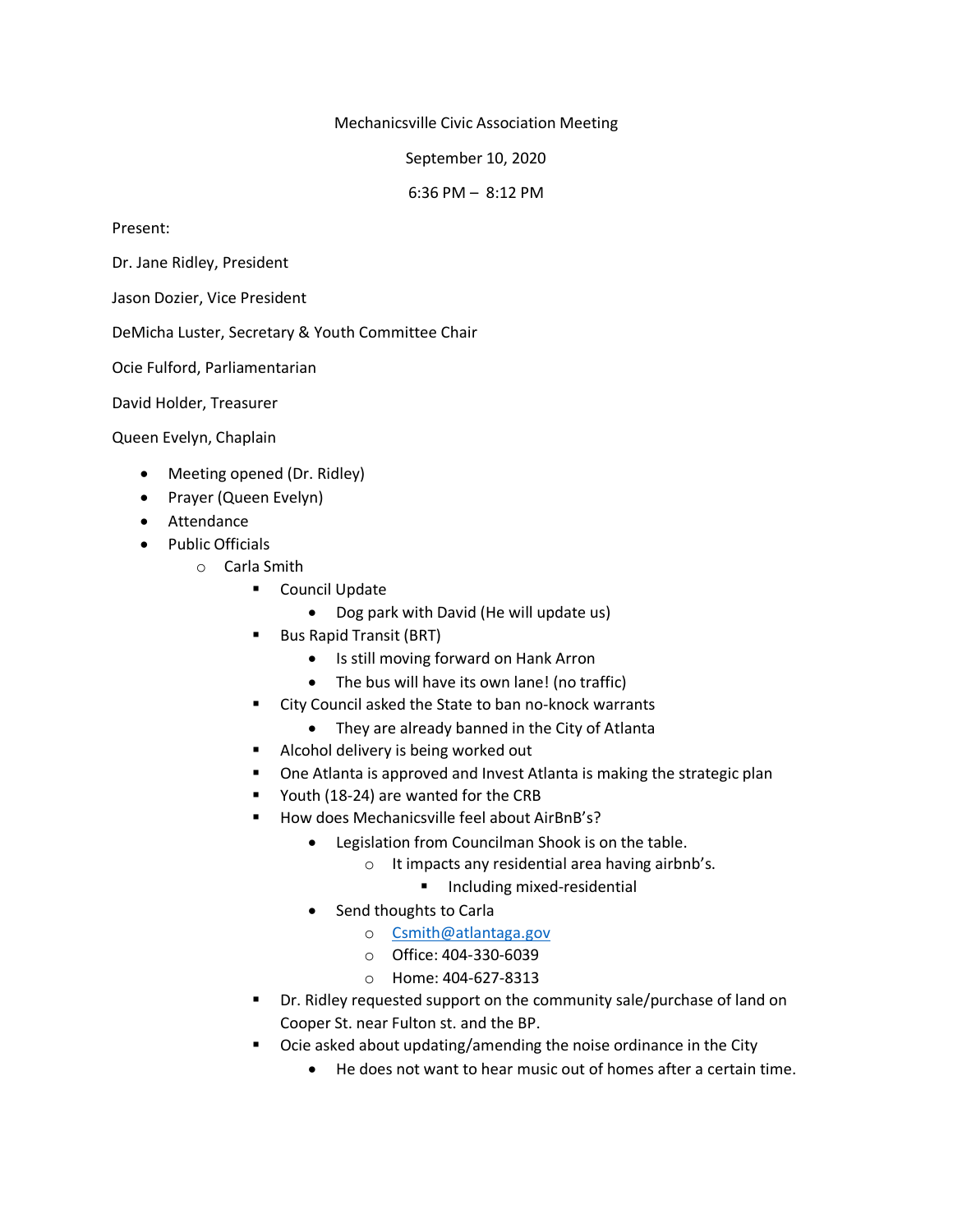- Carla recommends Ocie providing recommendations to her so she can advocate.
- Major Peek shared the difficulty of noise complaints
- Shalondra H asked about vacant lots in Mechanicsville
	- Dr. Ridley provided a response
- o Major C.Peek
	- We had a ok July & August. Not much going on.
		- 1 robbery (male robbed female while walking)
		- 1 home shot up
- **Presenters** 
	- o None
- Officers
	- o Jason Dozier
		- Murphy Crossing (Lee st @ Murphy) Coalition
			- There is a survey to hear more about what people want developed in the area
			- Survey:
	- o David Holder
		- Dog Park update
			- Working with public works to identify an area for the park
				- o Interested? Contact David
		- Spoke with Cleta Winslow about reducing parking density on Bass St (1-sided parking)
		- Voting tiny houses (now also a mini library)
			- Garibaldi @ Bass (east)
			- Working on getting more!
	- o DeMicha
		- Welcome Rayna Dozier!
			- The Dozier network + Community donated to Dunbar on behalf of the baby!
		- FREE WIFI at all libraries!
			- Be socially distant & learn in a library greenspace
		- Park Pride
			- Updating parks
				- o With Evelyn

Motion made: DeMicha to education chair for community grant.

Moved, second, & approved

- o Ocie
	- MCA Elections
		- October 2020 is the deadline to run for an MCA position